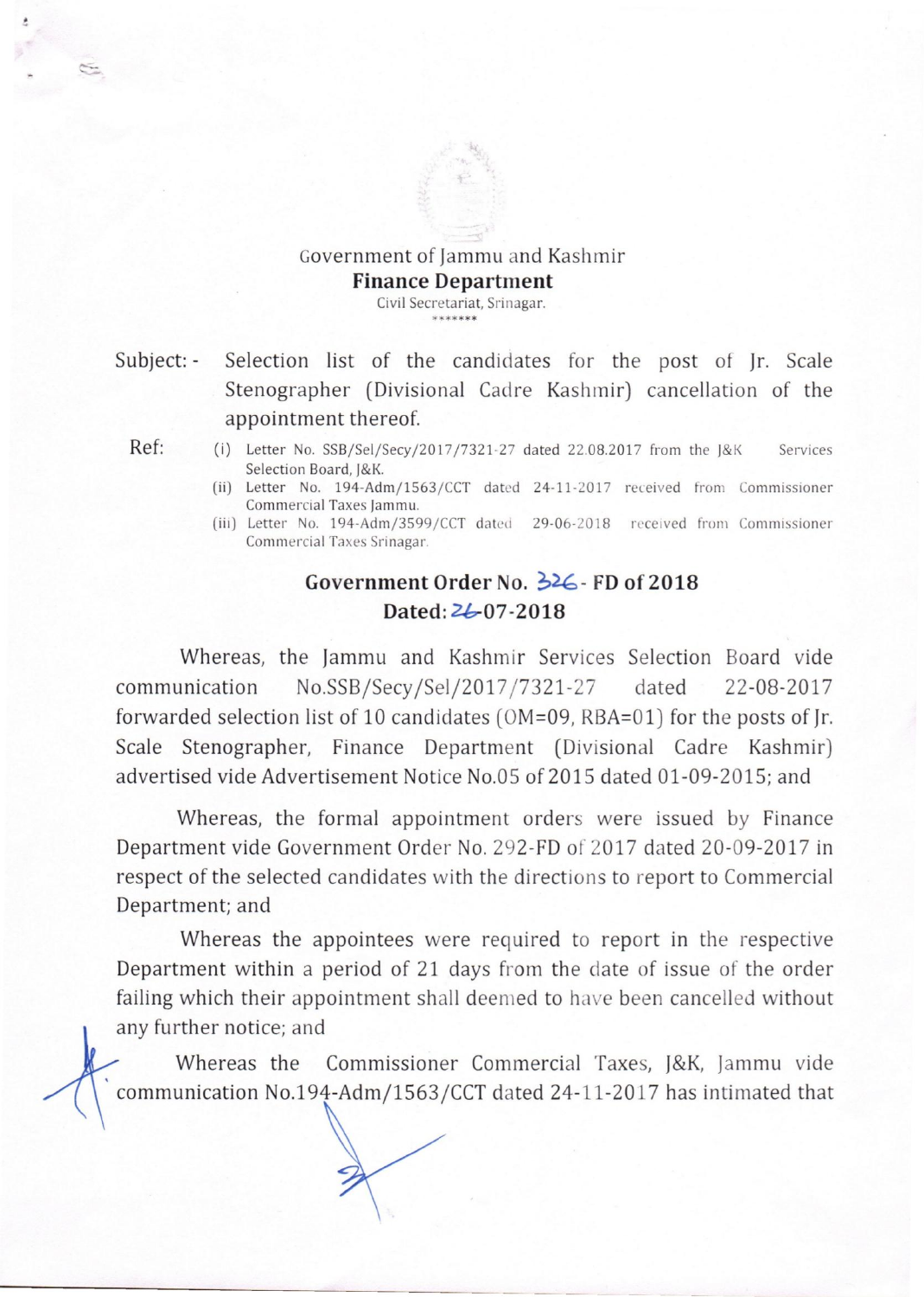following two candidates have not joined in the Commercial Taxes Department till date:-

| Department till date:- |                                     |                                                                  |                                 |                            |                                                   |                |  |  |  |
|------------------------|-------------------------------------|------------------------------------------------------------------|---------------------------------|----------------------------|---------------------------------------------------|----------------|--|--|--|
| S.<br>No.              | S. No.<br>in the<br>Selec<br>t List | S. No. in the<br>$G.0$ No. 292-FD<br>of 2017 dated<br>20-09-2017 | Name<br>of<br>the<br>candidates | Parentage                  | Permanent<br>Address                              | Category       |  |  |  |
| 1.                     | $\overline{\mathcal{L}}$            | 51                                                               | Umer Dar                        | Ghulam<br>Mohd Dar         | Lachmanpora<br>Batamaloo<br>Srinagar              | 0M             |  |  |  |
| $\overline{2}$ .       | 6                                   | 48                                                               | Suhail Nazir Bhat               | Nazir Ahmad<br><b>Bhat</b> | Baghi Nand Singh<br>Chattabal Srinagar<br>Kashmir | 0 <sub>M</sub> |  |  |  |

Whereas, the matter was examined and the issue being appointment in Government Service, reasonable opportunity was provided to above 02 candidates vide notice dated 06-06-2018 to report in the office of Commissioner Commercial taxes along with the reasonable justification for cause of delay;and

Whereas, Commissioner Commercial Taxes vide communication No. *194-Admj3599 JCCT* dated 29-06-2018 intimated that none of the Jr. Scale Stenographer have joined in the department within the prescribed time.

Now, therefore, sanction is hereby accorded to the cancellation of appointment ab-initio in respect of following Jr. scale Stenographer (Divisional Cadre Kashmir) ordered vide Government Order No. 292-FD of 2017 dated 20-09-2017:-

| S.<br>No. | S. No.<br>in the<br>Select<br>List | S. No. in the G.O.<br>No. 292-FD of<br>2017 dated 20-<br>09-2017 | Name of<br>the<br>candidates | Parentage           | Permanent<br>Address                                 | Category       |
|-----------|------------------------------------|------------------------------------------------------------------|------------------------------|---------------------|------------------------------------------------------|----------------|
|           | 2                                  | 51                                                               | Umer Dar                     | Ghulam<br>Mohd Dar  | Lachmanpora<br>Batamaloo Srinagar                    | 0 <sub>M</sub> |
| 2.        | 6                                  | 48                                                               | Suhail<br>Nazir<br>Bhat      | Nazir Ahmad<br>Bhat | Baghi Nand Singh<br>Chattabal<br>Srinagar<br>Kashmir | OM             |

By order of the Government of Jammu and Kashmir.

*Sd/-*  (Navin K. Choudhary) lAS, Principal Secretary to Government, Finance Department Dated:- 26 -07-2018

No:ET /Estt/27 /2017 Copy to the:-

- 1. Commissioner, Commercial Taxes, J&K.
- 2. Excise Commissioner, Taxes, J&K.